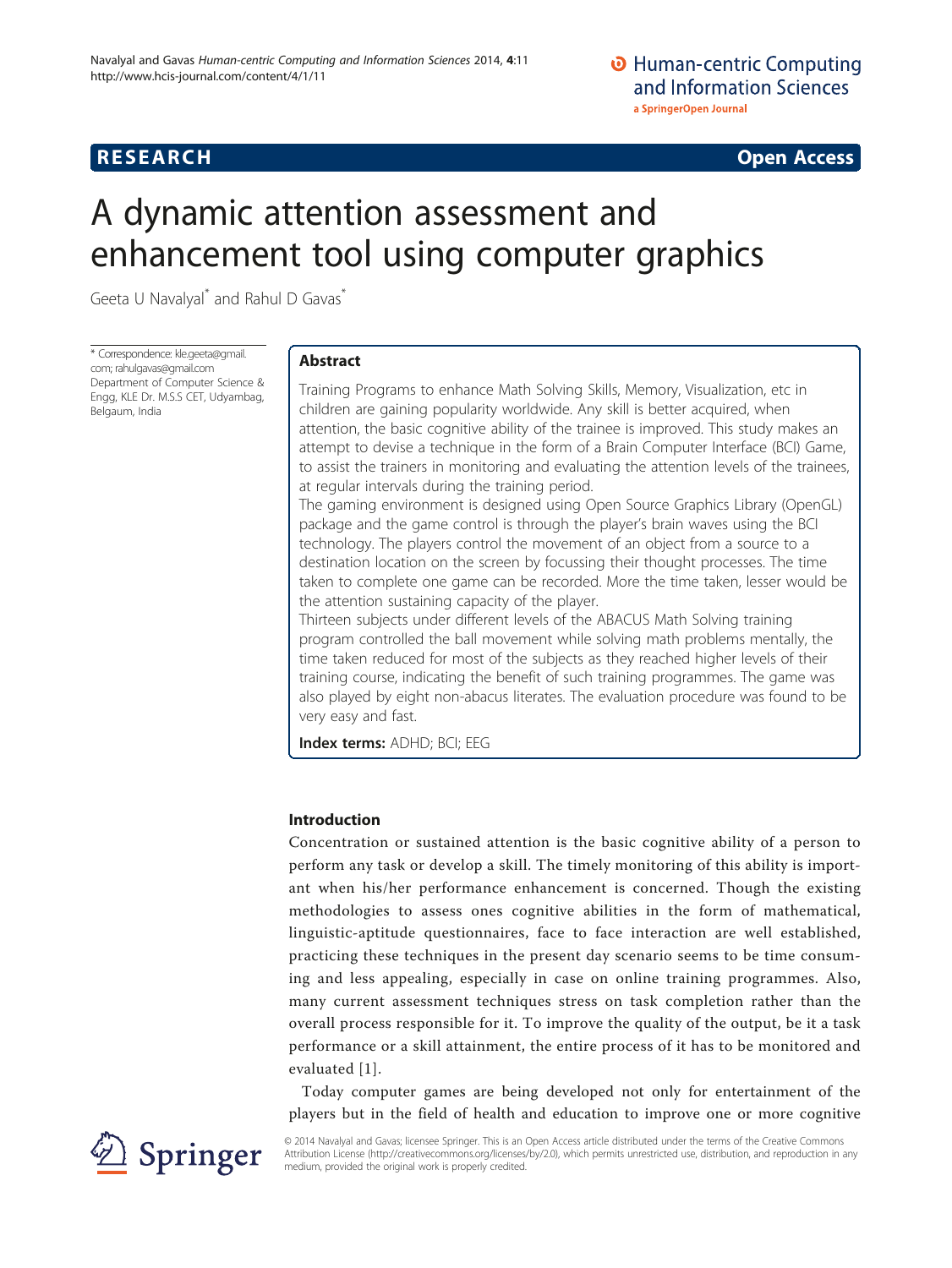abilities of the users. Brain Computer Interface is one technology, which has facilitated the assessment of user behaviour through games [[2](#page-6-0)]. These games can enhance problem solving abilities in children. Many "Serious" games for health and education for children are also popular [[3](#page-6-0)].

The states of the brain can be recorded in a non-invasive and a flexible way through Electroencephalogram (EEG) [\[4](#page-6-0)]. Research has shown that EEG based applications were first developed to help disabled people to communicate with machines [[5,6\]](#page-6-0), then they were used in video games as game controllers [\[7](#page-6-0)] and then in Neurofeedback Games [[8\]](#page-6-0). Children with Attention Deficit Hyperactivity Disorder (ADHD) syndrome are treated primarily with behavioural therapy than pharmacologically, as medications are bound to cause side effects [\[9](#page-6-0)-[11\]](#page-6-0).

Also training programs to help children, to focus and improve mental skills are increasingly becoming popular. Abacus is one such training program designed to develop math solving skills in children in the age groups of five to fourteen. This program is divided into many levels with increased complexity in solving skills at each level. The skills acquired at each of the levels are manually tested by specifying time limits to complete a calculation. This can be a burden on the trainer to make observations of a trainee's performance before he/she is allowed to take up the next level.

These existing techniques test the trainees solving skills, which also reflect their attention and concentration levels. So as an alternative measure, the trainees can be tested for their improvement in concentration at different stages and their progress tracked. It can also aid self evaluation to the user. This paper shows a game implementation to test the progress of the trainees with a more flexible and interesting approach. It is a simple gaming application using visualization techniques to increase enthusiasm without being aware of being tested. As the system makes use of a subject's direct attention to control a game, it works on a feedforward mechanism [[12](#page-6-0)].

As inexpensive, wireless, portable and easy-to-use EEG headsets are available in the market from vendors like Neurosky and Emotiv [[13,14\]](#page-6-0), BCI game implementations have become very easy and assessing attention and meditation values of the users are found to be reliable [[15\]](#page-6-0).

Section 3 deals with the proposed game design philosophy. Game implementation details are discussed in section 4 and 5. Results of the implementation are discussed in section 6. In section 7 and 8, the conclusion and future work are discussed.

# Game design

Any gaming application uses a graphics tool for the design of the gaming environment and user interface along with devices like keyboard, mouse or a joystick type of controllers to control the game. An EEG based game uses "thoughts" to control game. Our implementation uses OpenGL software for designing the gaming environment and an EEG device and its driver software from Neurosky.

The game design schema was done by taking into consideration the following points: The hardware used should be inexpensive and easy to maintain. It should use simple GUI so as to make a novice get accustomed to it in a short span. It was also necessary for it to use neurofeedback to give a visual representation of his attention levels and thus aid him to enhance it in a rather playful manner.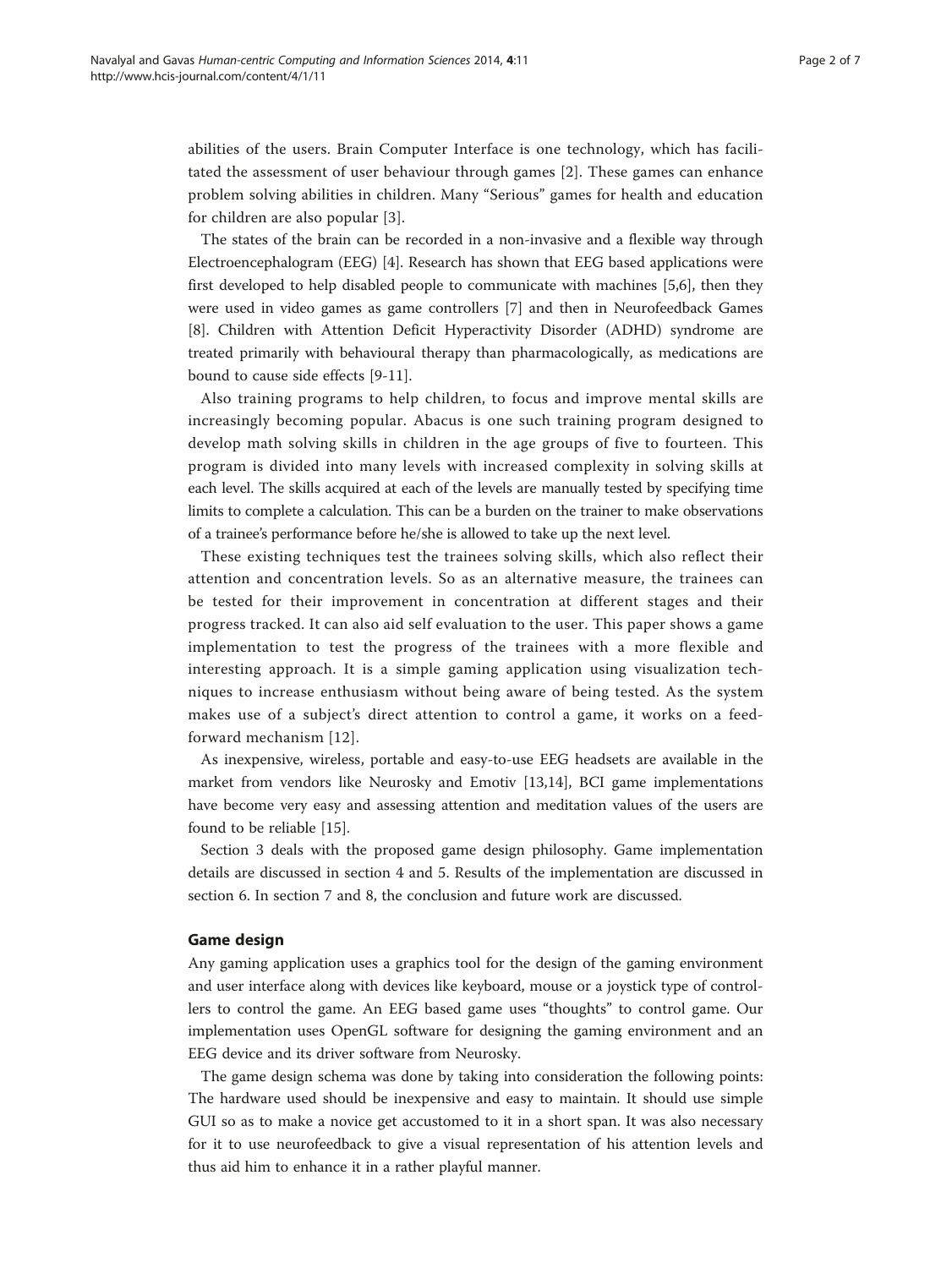# Game implementation

The hardware includes a Lenovo Intel i5 processor based laptop and EEG device "Mindwave Mobile" from Neurosky. The implementation platform is Windows 7 and the game is developed using Visual C++ with OpenGL graphics library.

# Details of NeuroSky Mindwave mobile EEG

#### **Software**

Thinkgear software provided with the EEG device is used to connect the EEG device to the computer. It allows special applications and games to be run according to the states of mind as detected by EEG headset with NeuroSky's ThinkGear sensor. It runs as a background process continuously by keeping an open socket on the computer system, thereby allowing applications to connect to it. The applications receive information from the connected ThinkGear devices. It is provided as an executable for Mac OS X and Windows platforms.

# **Hardware**

The device is a single lobe, dry sensor electrode based, non-invasive EEG device.

ThinkGear is the technology which is embedded in every NeuroSky product. It enables connectivity with brainwaves of the wearer. It comprises of a sensor that touches the forehead to collect brain wave data centered at the frontal cortex, the contact and the reference points located on the ear pad. The data is processed using the onboard chip included on it. Both the eSense Meters (Meditation and Attention) and raw brainwaves are calculated on the ThinkGear Chip.

# Signal acquisition

The MindWave Mobile Headset includes the sensor that touches the forehead, the contact and reference points located on the ear pad, and the onboard chip that processes all of the data and provides this data to software and applications in digital form through Bluetooth connectivity. Figure [1](#page-3-0) shows the setup for the game.

The EEG electrode is placed on the user's forehead (on the frontal cortex) during the play. The headset safely measures and outputs the EEG power spectrums (alpha waves, beta waves, etc), attention, meditation and eye blink values. Attention and Meditation are indicated and reported on a meter with a relative eSense scale of 1 to 100.

This scale has a set of grouping schemata for the ranges of values and a particular state of mind is attributed to it. Values between 20-40 are reduced levels and from 1-20 they are considered strongly lowered eSense. A value lying in the range of 40-60 is considered to be neutral. Values above 60 are considered to be values higher than the normal or "slightly elevated". Values in the range of 80-100 are considered to be high levels of eSense.

Attention as an unsigned one-byte value indicates the intensity of a user's level of mental "focus" or "attention", such as that which occurs during intense concentration and directed (but stable) mental activity. Its value ranges from 0 to 100. Distractions, wandering thoughts, lack of focus or anxiety lower the Attention meter levels.

# Gaming strategy

The input to this gaming application is through the attention values. The 3D ball moves from a source location to a destination location when the users focus on the task been assigned to them. Our implementation uses the eSense value 50 as a threshold value for a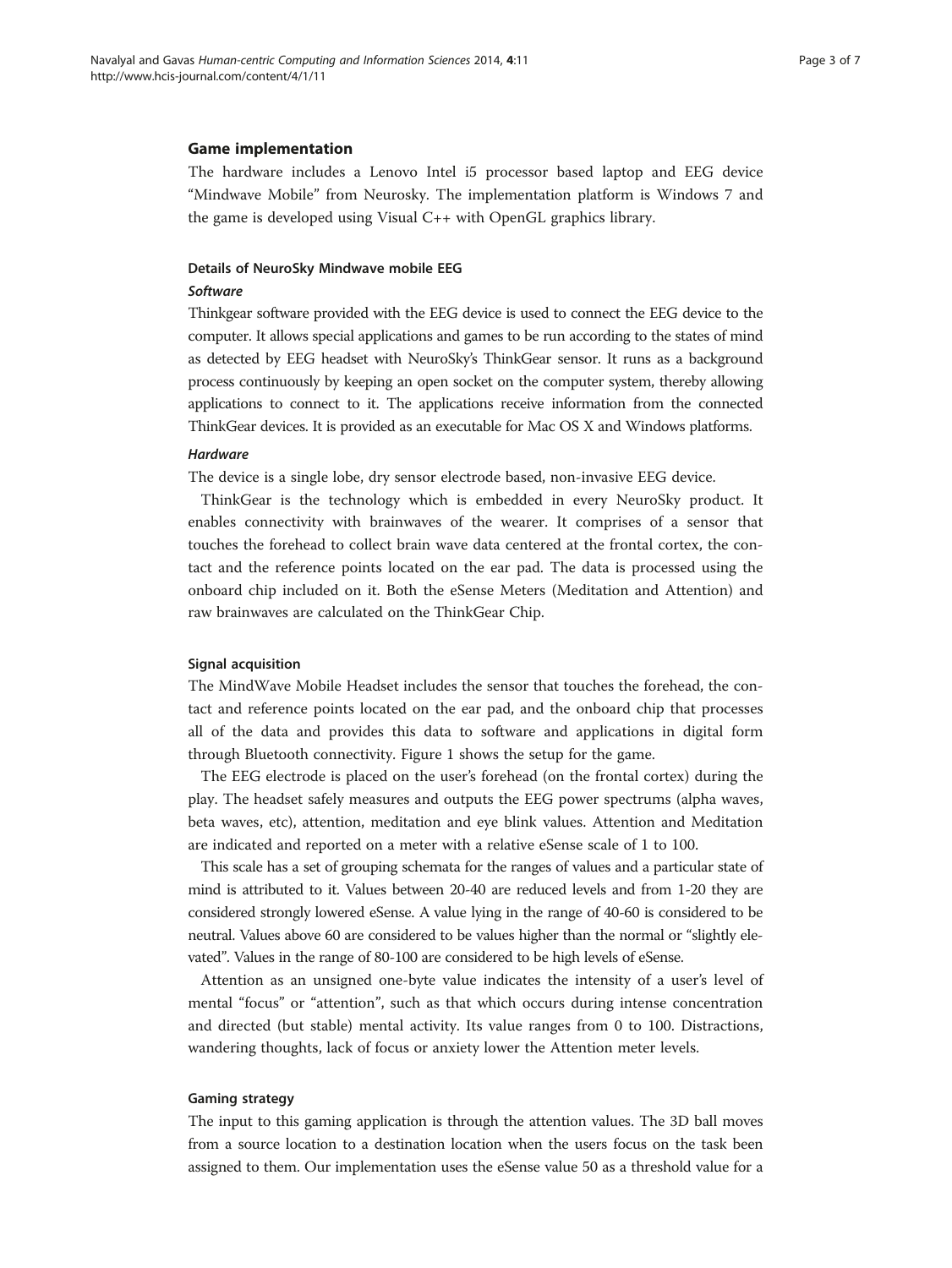<span id="page-3-0"></span>

fair attention value, since it is the middlemost value lying on the eSense scale and is considered to be average balanced state of mind. When this value is crossed, the players ball moves forward towards the destination else it descends. On reaching the destination, a golden pot appears on the screen as a reward of the achievement.

# Methodology

The subjects were devoid of any mental or physical disabilities and normal environmental conditions prevailed during the experimentation.

EEG data was gathered from subjects from 4 different areas and age groups.

Areas included 13 Abacus students (8-Males, 5-Females) in the age groups of 6 -15 years, 3 under graduate students (2-males, 1-Female) in the age group of 20 – 22, 3 professionals  $(2-\text{Males}, 1-\text{Female})$  in the age groups of  $40-50$  and 2 senior citizens  $(1-\text{Male}, 1-\text{Female})$ above 60 years. All of them hailed from Karnataka, India. Out of the four groups, for two groups the data was collected when they were involved in mental activities performing a task, than using the gaming tool. The subjects involved in the experimentation were either playing a game or involved in a mental activity and each of these activities induce a perceptible concentration level in the participants which the application records. The recorded data are further evaluated.

# Algorithm

The following algorithm defines work flow of the proposed BCI game. The second step in the algorithm comprises of setting up proper connectivity with the EEG device and the system, initializing OpenGL features like lighting, shading and material properties and drawing the required graphics objects on the OpenGL window.

Input: Attention eSense values. Output: Attention assessment using computer graphics.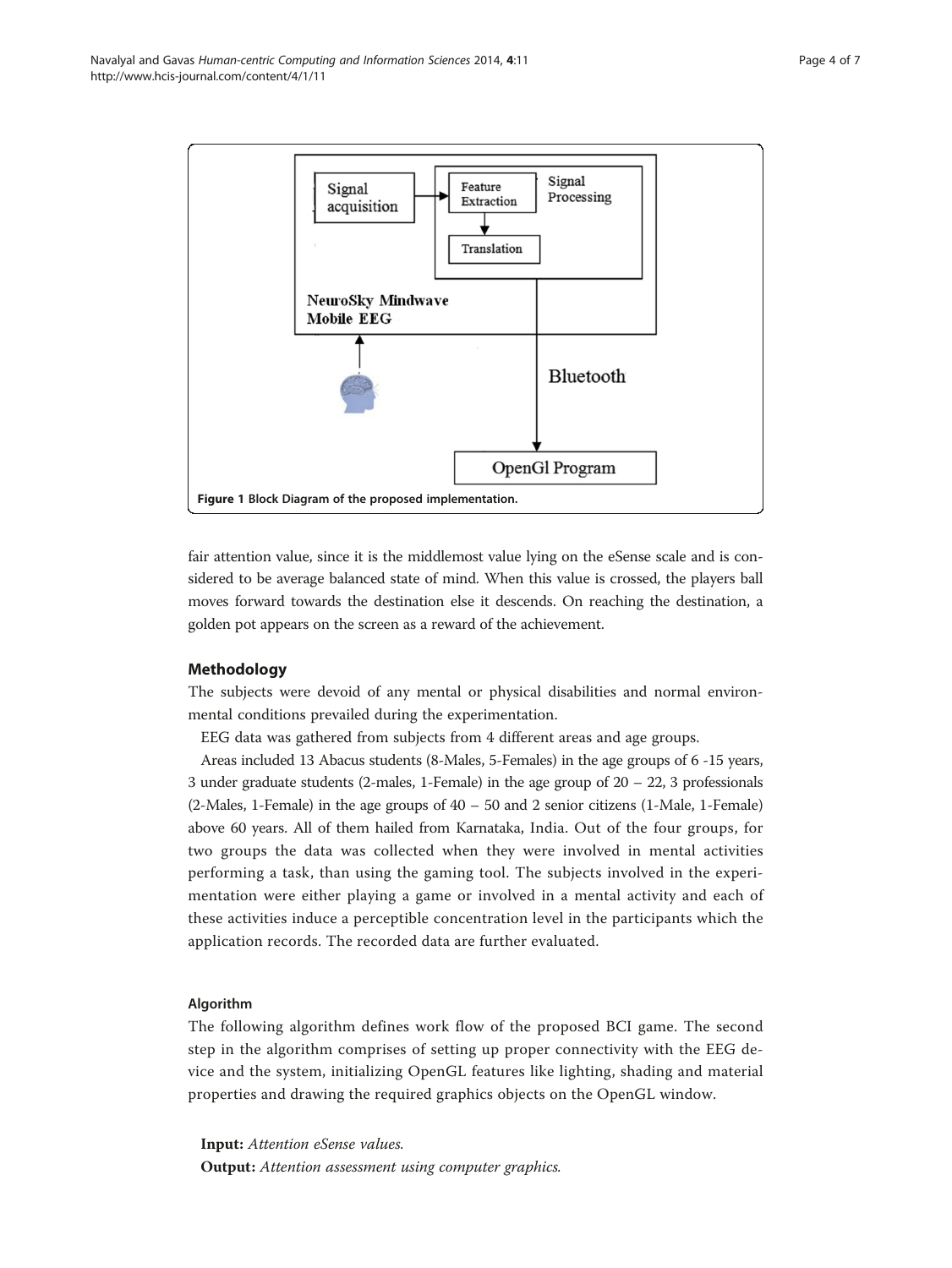- 1. Start.
- 2. Set up the environment for the game.
- 3. Read the input and start the timer.
- 4. If (input value > threshold).

Move the graphics object forward. Else.

Move it backward.

5. When the graphics object reaches the destination, stop timer.

6. Stop.

Figure 2 shows the snapshot of the BCI game developed using OpenGL.

# Results

Figure [3](#page-5-0) shows the graph of abacus training levels on the X-axis and the time taken in seconds to accomplish the BCI task assigned to them on the Y-axis.

The experimentation was carried out on students from various levels of abacus training. The students in the lower abacus training levels deal with simple addition and subtraction problems. Hence they performed better.

The students in the higher abacus training levels had to perform floating point calculations and were given multiple operations, so switching between multiple tasks hindered their attention. But the students, who had practised for more time in every level, did not panic and could perform calculations at higher attention levels.

Nervousness curbs attention values whereas confidence, self-esteem enhances it.

Figure [4](#page-5-0) shows the graph of the age of non-abacus practitioners in years on the X-axis and the time taken in seconds to play the game on the Y-axis.

Attention can be divided into classes of ages. Too young (below 10 years) and too old ones (above 70 years) lack attention whereas teenagers are consistent in this regard.

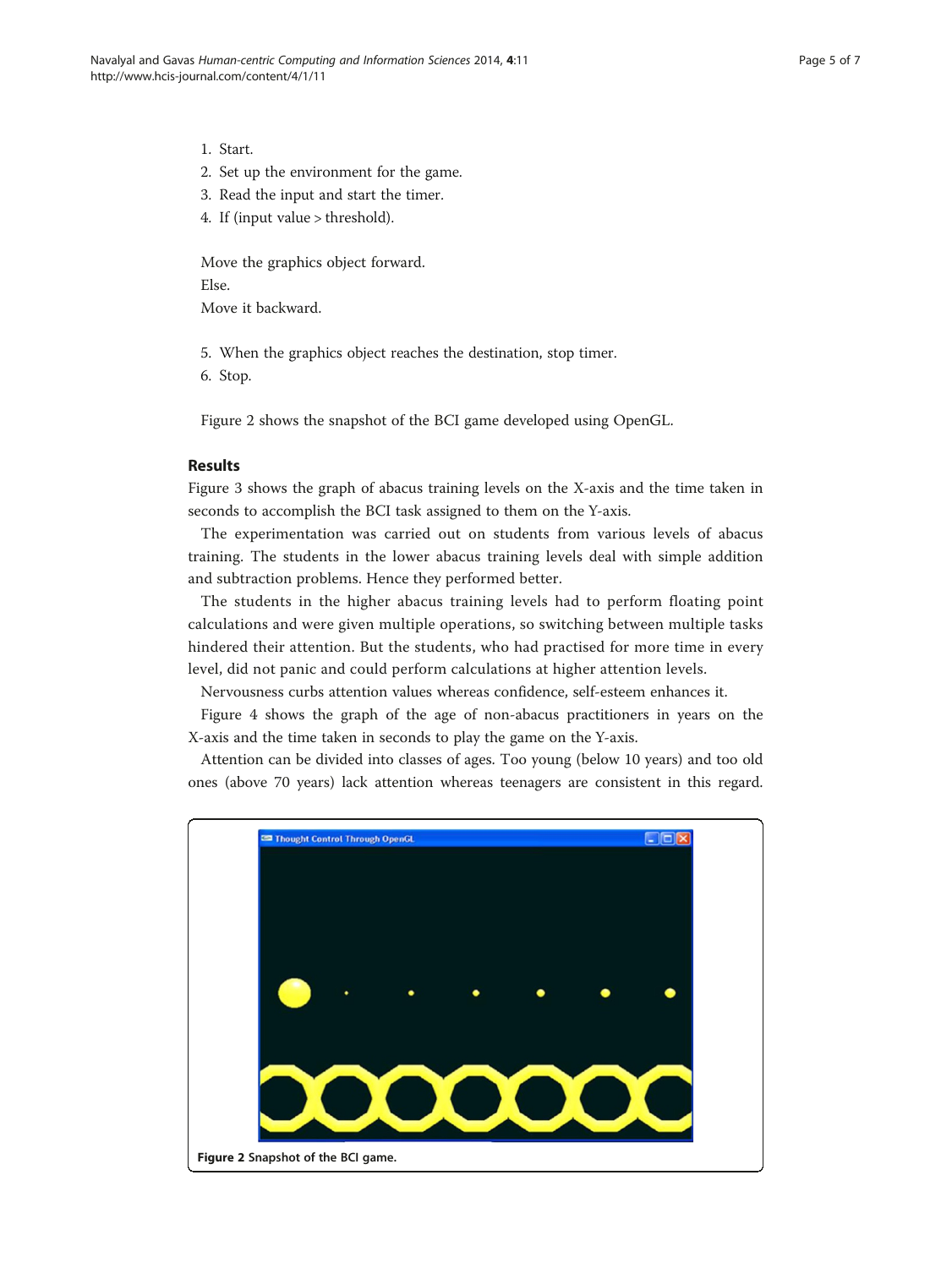<span id="page-5-0"></span>

Further it considerably reduces with age. The subjects selected were not trained with special mental skills.

The linear trendline is a best-fit straight line for the data sets obtained which follows the equation given below to calculate the least squares fit for a line:

 $y = mx + c$ , where m is the slope and c is the intercept.

The application was tested on an assortment of subjects from mind training institutes like abacus institute. Surprisingly, these subjects could navigate the sphere with greater ease in contrast with the normal subjects.

# Conclusion

As a summary, the paper draws sharp inferences of the mental activities with conjunction to the factors like age, mental training, etc. The visual game aids as a tool in this regard. The graphical analysis reveals the correlation that exists between the attention values and their enhancement for subjects undergoing mental training skills like abacus and non-abacus subjects. It also reveals the